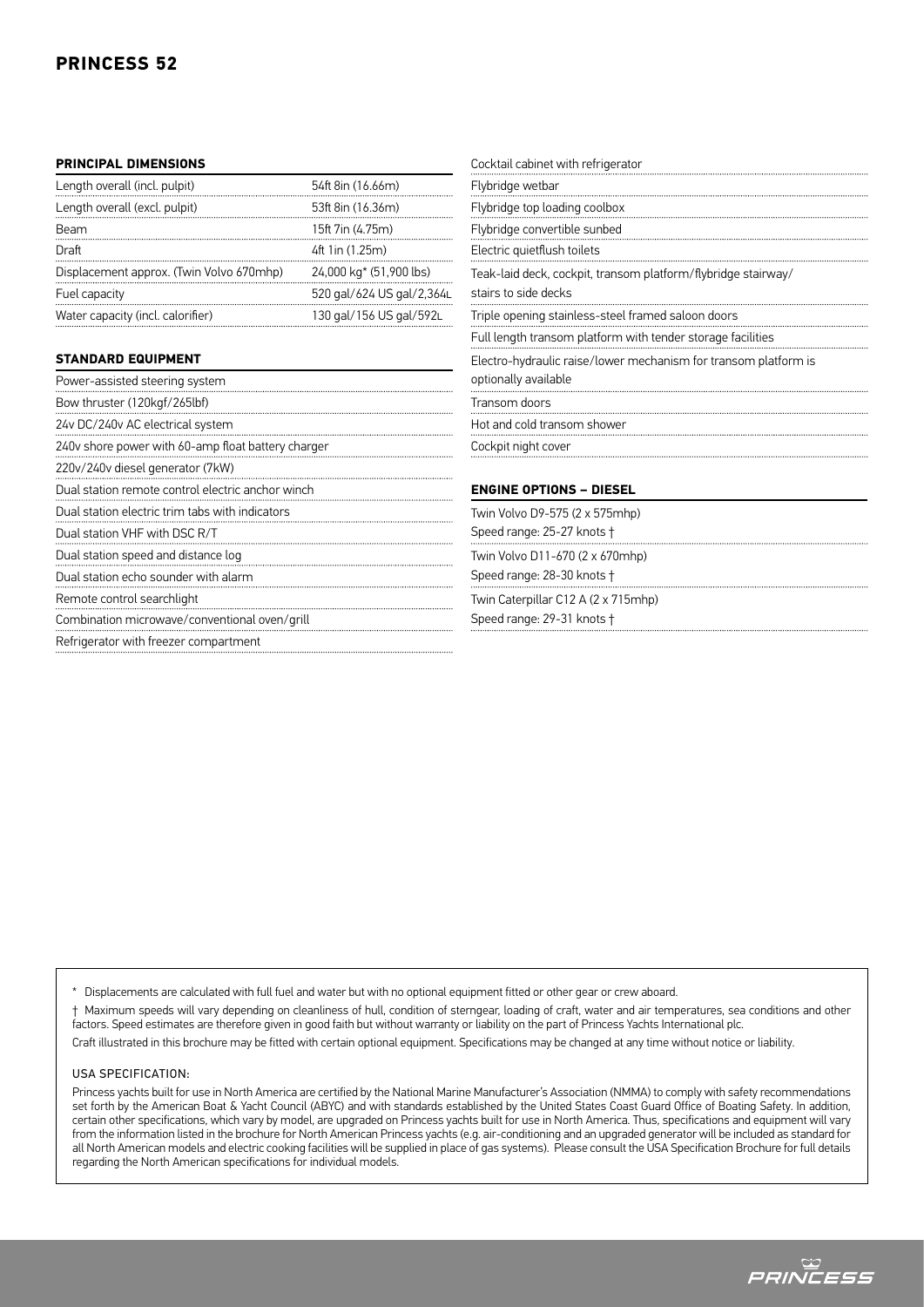### **PRINCESS 52**

### *DECK FITTINGS*

- Teak-laid deck, cockpit, transom platform and flybridge stairway and stairs to side decks
- Reversible electric anchor winch with foredeck, main helm and flybridge controls
- Stemhead roller with automatic anchor launch and retrieve
- Self stowing 25kg/55lbs Delta anchor with 40m of chain
- Deck hatch access to chain locker
- Bow rope stowage locker
- Stainless-steel bow, stern and spring cleats
- Stainless-steel bow and stern fairleads
- Stainless-steel pulpit and quard rails ■ Stainless-steel coachroof and flybridge handrails
- Foredeck hatch
- PVC rubbing band with stainless-steel insert
- Full set of IMCO navigation lights
- Riding light
- Twin beam searchlight with dual-station remote controls
- Twin electric horns
- Fuel and water fillers
- Coachroof sunhed recess

### *AFT COCKPIT*

- Self-draining
- Upholstered seating
- Teak table
- Cockpit lighting
- Stainless-steel handrails
- Lockable gas strut assisted hatch to aft lazarette/optional crew cabin
- Lockable gas strut assisted hatch to engine room/lazarette
- Transom door leading to bathing platform
- Transom bathing platform with foldaway swimming ladder, hot and cold shower
- 
- Dinghy chock system
- 220/240v shore support inlet and cable stowage locker ■ Storage lockers for fenders and liferaft (not supplied)
- Steps to side deck
- Remote fuel cocks located in locker
- Integral stairway to flybridge with teak treads
- Reserve manual bilge pump with valve chest in locker
- Fender storage
- Liferaft storage locker
- Cockpit cover
- Electro-hydraulic raise/lower mechanism for transom platform (suitable for a tender up to 400kgs) is optionally available

#### *FLYBRIDGE*

- Dual station instruments and controls
- (see Lower Helm Position)
- Helm position featuring adjustable wheel ■ Audible and visual alarm for bilge pumps
- Chart table
- Twin helm seats with fore and aft adjustment for helmsman
- Large U-shaped upholstered seating
- L-shaped seat (converts to sunbed)
- Teak table
- Loudspeakers linked to saloon stereo
- Clearview hatch to aft cockpit
- Wind deflector screens
- Stainless-steel handrails
- GRP radar arch
- Console and seat covers
- Twin matching whip aerials for VHF/RT and radio
- Wetbar with sink, hot and cold water supply, stowage and optional barbecue
- Refrigerated top loading coolbox
- *LOWER HELM POSITION*
- Twin helm seats with fore and aft adjustment for helmsman
- Electric drop window
- Instrument console with engine instruments and
- fuel gauges
- Dual station instruments and controls at Flybridge and Lower Helm Positions:
- ‣ rudder position indicator
- ‣ electronic engine controls
- $\blacktriangleright$  audible and visual engine warning system

# *LOWER HELM POSITION (CONTINUED)*

‣ power-assisted steering with hydraulic back-up system and adjustable steering wheel

*FORWARD STATEROOM* ■ Large double bed with drawer below ■ Wardrobes and shelves ■ Storage lockers and drawers

■ Dressing table with mirror

**En-suite bathroom:**

■ Downlighters and individual berth lights ■ Deck hatch with flyscreen and blind

■ Shower compartment with automatic pump out

■ Two single beds (with option of double conversion)

■ Standard aft lazarette incorporates overhead lighting, transom window, access hatch with ladder and

■ 4-bladed aquafoil propellers in nickel aluminium bronze ■ Bow thruster (120kgf/265lbf) with dual station controls

■ Lockable access hatch and ladder from cockpit to engine

■ Power-assisted electronic steering system with hydraulic

■ Engine room extractor fans with electronic time delay

■ Engine alternators charges both banks of batteries via

■ Battery link facility with remote control at helm position ■ Both battery banks are charged using a voltage sensitive relay that parallels both battery banks when a charging

■ Remote battery master switches with controls at main

■ 24v to 12v converters for certain navigation and radio

■ 7kW diesel generator in own sound shield with water

■ Shore support inlet in cockpit locker with stowage

■ Generator/shore support change-over switch at main

ت<br>*PRINCESS* 

■ Downlighters and individual berth lights

■ Overhead and individual berth lights ■ Electric quietflush toilet (under folding cover)

*POWER AND DRIVE SYSTEMS*

*OPTIONAL CREW CABIN (In place of aft Lazarette)*

■ Washbasin with Avonite worktop

■ Mirror

■ Mirror

■ Extractor fan ■ Bathroom accessories ■ Access door from passageway *STARBOARD GUEST CABIN*

■ Bedside locker ■ Wardrobe with shelf

■ Single berth ■ Storage space

■ Wash basin ■ Mirror ■ Transom window ■ Opening portlight

storage space

■ Engine room lighting

■ Trim tabs with indicators

■ Dripless shaft seals *ELECTRICAL SYSTEMS*

split charging system

source is present

■ Circuit breakers on all circuits

cooled specially silenced exhaust ■ Automatic fire extinguisher

switch panel

circuits **220/240 Volt:**

for cable

control panel

■ Electronic engine and gear shift controls

■ 4 x heavy-duty batteries for engine start ■ 4 x heavy-duty auxiliary batteries

room

**24 Volt:**

back-up

■ Mirror ■ Storage lockers

- ‣ bow thruster control
- ‣ anchor winch remote control
- ‣ trim tab controls with indicators
- ‣ VHF with DSC R/T
- ‣ speed and distance log
- $\blacktriangleright$  echo sounder with alarm ‣ remote control searchlight
- 
- ‣ high speed magnetic compass ‣ horn button
- Chart table with light and chart stowage
- Windscreen wipers with freshwater windscreen wash system
- Bilge pump controls with visual pump running warnings
- 24v and 220/240v electrical control panels
- Black mesh sunscreens
- Riding light, helm and navigation light control switches
- Stowage under helm seat
- 12v outlet
- Red night lighting

### *DECK SALOON*

- Stainless-steel framed sliding door to cockpit with separate stainless-steel framed sliding door aft of galley
- U-shaped sofa
- Electric drop window to port (as well as at helm position)
- Dining table
- Two seater sofa to starboard
- Stereo radio/CD/MP3 with saloon and exterior speakers
- Sideboard unit
- Bottle and glass stowage
- Drinks refrigerator
- Curtains to sliding doors

■ Avonite (or similar) worktop ■ 3-zone ceramic hob ■ Hob extractor

■ Stainless-steel sink with mixer tap ■ Refrigerator with freezer compartment

■ Drawers and storage cupboards ■ Dedicated cutlery drawer ■ Dedicated crockery stowage ■ Chopping board ■ Provision for dishwasher *ACCOMMODATION*

■ All cabins feature 240v power points

■ Large double bed with drawer below

■ Storage lockers and drawers ■ Downlighters and individual berth lights ■ Stereo radio/CD/MP3 player **En-suite bathroom:**

■ Washbasin with Avonite worktop

■ Shower compartment with automatic pump out

■ Venetian blinds or curtains to saloon windows ■ Overhead downlighters

■ Combination microwave/conventional oven with grill

■ Overhead down lighters and concealed lighting

■ All cabins and bathrooms feature opening portholes

■ Main companionway has storage space below with

■ All bathrooms feature electric quietflush toilets and 240v

■ Full beam cabin with panoramic windows incorporating

- Tinted side windows
- Stools (2)

■ Waste disposal bin

shaver points

opening portlight

■ Twin bedside tables ■ Wardrobe and shelves

■ Sofa ■ Dressing table ■ Mirror

■ Mirror

■ Extractor fan ■ Rathroom accessories

option for washer/dryer *OWNER'S STATEROOM*

*GALLEY*